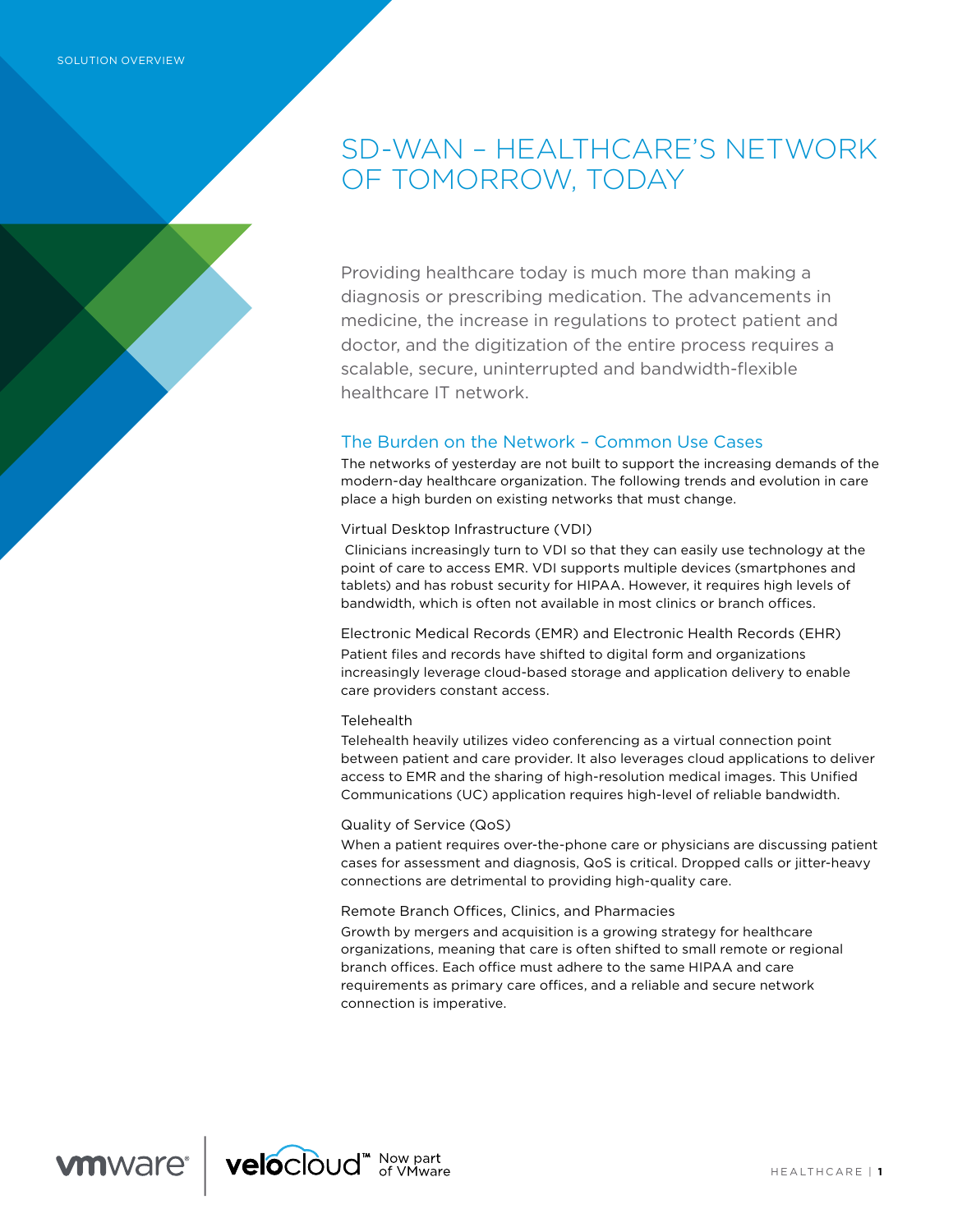#### **BENEFITS**

- **Reliable, secure, and efcient** delivery of monolithic files and information to, from, and between the cloud, data centers, and branch offices or clinics
- Ensures ability to **treat patients** at all times
- **Quickly** turn up new sites or integrate newly acquired sites into existing network
- **Automatically** comply with PCI DSS regulations at every transactionready location
- Configurable and customizable templates and profiles simplify deployment and **eliminate** human error
- Proactive problem **identification** and remediation
- Continuous **visibility** and visualization of network performance
- **Leverage** low-cost and easily accessible circuits and infrastructure for remote offices
- **Reduction** of in-person doctor visits by residents
- **Future-proofing** the network for long-term projects

#### Pre- or Post-Treatment Payment

Healthcare offices and clinics often require patients to render payment at the time care is provided. This requires that offices provide either a payment device or an ATM connected to the network. Not only must this highly sensitive data be segmented from regular office traffic, but it must also adhere to PCI DSS Compliance regulations.

## Software-Defined Wide Area Network (SD-WAN)

Software-Defined WAN (SD-WAN) enables healthcare IT to leverage existing infrastructure and any transport available to support the modern and future demands on its network. SD-WAN provides IT with the structure to deliver a seamless, simple, secure, and uninterrupted connection across the entire network, for all applications and data delivery, from the cloud to data centers to branch clinics or offices.

### Application and Data Segmentation

Not all healthcare traffic and applications are the same and require the need to be treated differently. SD-WAN segments traffic end-to-end to isolate various types and meet compliance requirements. IT managers have full control with SD-WAN of traffic isolation (via VRF) by custom segments (voice, data, HIPAA, PCI, etc.) that can be applied by site type via established profile templates. This ensures that IoT and OT traffic is separated from EMR traffic and corporate versus guest internet access across all locations in the network.

### Dynamic Multi-Path Optimization (DMPO)

Dynamic Multi-Path Optimization (DMPO) aggregates all available links including broadband, LTE, and MPLS circuits and using application-aware per-packet link steering and on-demand remediation, achieves optimal performance under all conditions including brown-out or black-out scenarios. This ensures that healthcare data is accessible and transmittable at all times, including the accelerated transfer of radiological images (PACS, DICOM, etc.) and that subsecond failover maintains stable VDI sessions and real-time traffic for voice, video, and telehealth communications.

#### Central Management and Control

Cloud-delivered SD-WAN centralizes the monitoring, visibility and cloud control to enable zero-touch branch deployment across distributed locations while delivering automatic business policy and firmware updates, configurable rules, prioritization of applications, link performance, and capacity measurements. IT personnel can manage all network traffic and applications and remediate from a central location rather than have to roll a truck to remote sites.

### Zero Touch Deployment

SD-WAN edges placed in each primary and remote branch office or clinic automatically authenticate, connect, and receive configuration instructions with the centralized management portal once connected to the Internet in a zerotouch deployment. This enables healthcare organizations to quickly deploy new sites as well as transition newly acquired locations into the overall network.

**vm**ware<sup>®</sup>